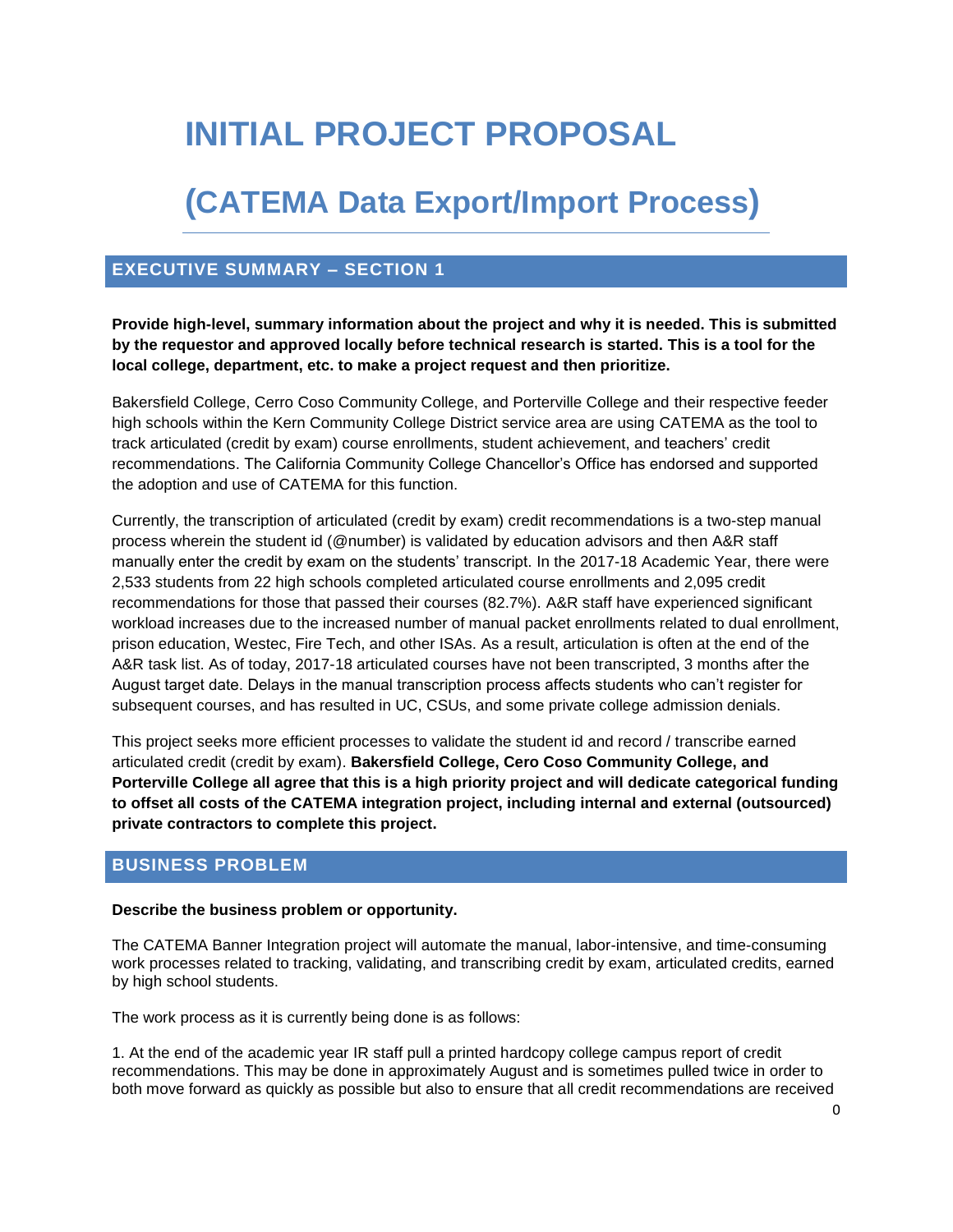and processed.

2. Educational advisors validate student college identification numbers (@numbers) by confirming student account @numbers (manual Banner SIS lookup process) and also look up students who created a CATEMA account without using an @number to see if the student had been assigned an @number after creating their CATEMA account. Validating student @numbers is a manual process involving looking up each student in Banner and matching first, middle, last names, and birth dates and takes an inordinate amount of time. Each year the education advisors estimate that they spend at least two weeks on this task. Validating student @numbers is a process that could and we are requesting that it be automated.

3. A&R staff manually input / transcribe the credit recommendations made by the teachers and recorded in CATEMA. This process takes between two and four weeks to complete, sometimes longer.

Consequent to this manual, labor-intensive, and time-consuming work process, students taking articulated credit classes as a senior may not have those courses posted to their transcript prior to enrolling for Fall term. This creates challenges for the student particularly when the course was a prerequisite for program admission or for college level or advanced courses.

#### ANALYSIS

#### **Describe business processes that will be improved or are not operating properly because of the problem.**

Adopting more efficient processes resulting in the transcription of articulated credits (credit by exam) will reduce the time from class completion to transcription of credit; reduce the related workload on IE/IR staff, Ed Advisors, and A&R staff; reduce staff time spent in rote related job tasks, increase staff time available for related problem solving, and increase student / customer satisfaction.

#### **What is the impact of not implementing the proposed solution to the problem?**

The staffing impact will continue to burden both the educational advisor and the A&R staff. In fact, as both high school and college staff continue to examine the options and opportunities for utilizing both articulated credit (credit by exam) and dual enrollment, we are estimating and expecting increased utilization of articulated credit (credit by exam) used in conjunction with and as an alternative to dual enrollment for high school students. There are many advantages to adopting this strategy in terms of improving student self-efficacy in a low-risk environment and to support student learning how to be a successful college student.

#### **List all quantitative support in favor of eliminating the problem.**

CATEMA Banner Integration and work process automation will: Reduce the workload on Ed Advisors and A&R staff and systems Reduce the delay between end of term and transcription of articulated credit Staff time are freed up from rote manual processes Staff time is made available for student services and problem solving Increased student / customer satisfaction

#### **What timeframe are you hoping to get the solution\problem resolved within?**

Prior to the start of the Fall 2019 term.

#### **Is the solution to this problem an opportunity to collaborate with other colleges?**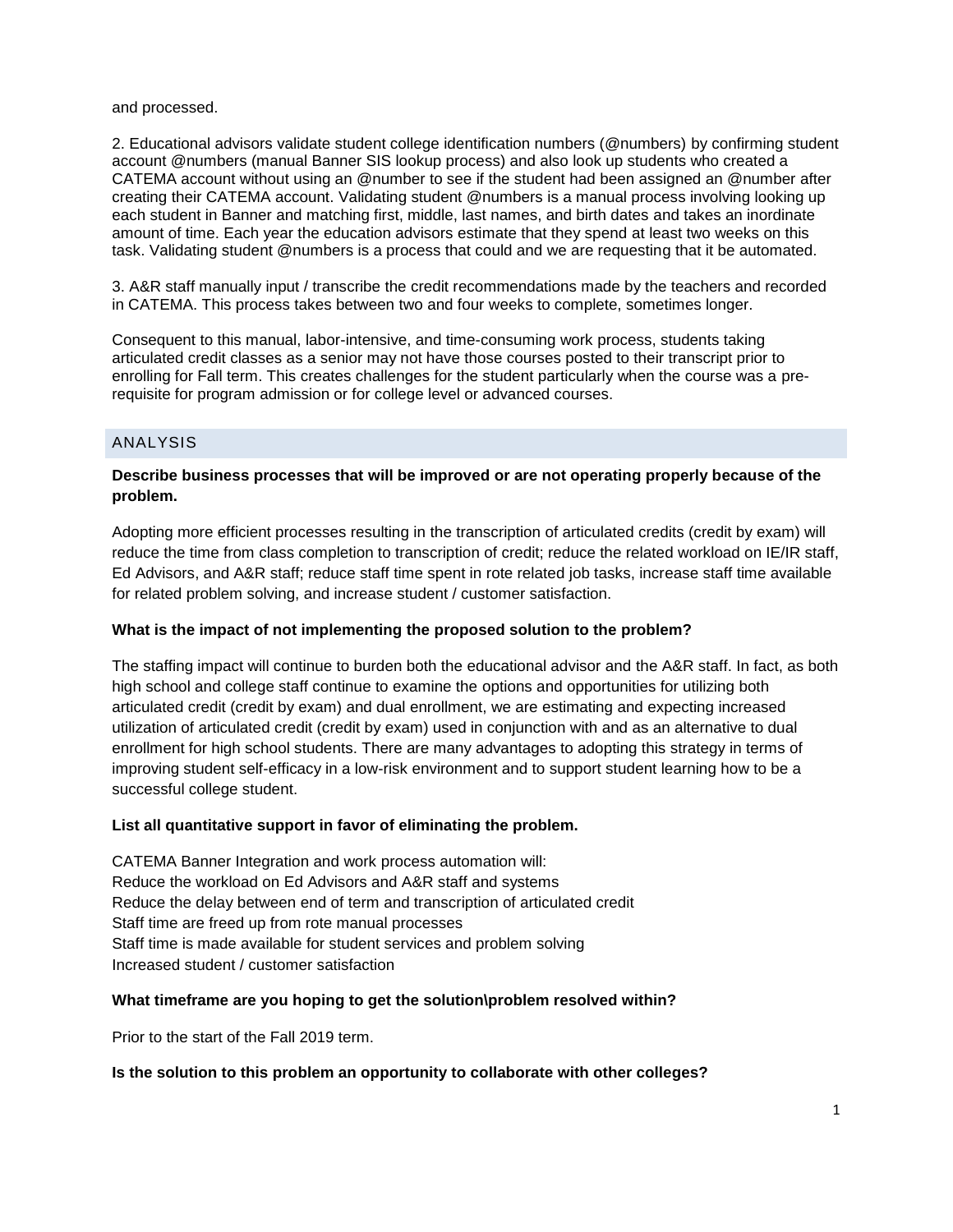Yes. All three colleges are experiencing these challenges and are interested in collaborating to implement automated solutions to these manual work processes to resolve this business practice problem and improve the efficiencies in transcription of articulated credits (credit by exam).

## **SOLUTION**

#### **Describe the proposed solution in detail.**

Implement CATEMA Banner integration for the exchange of information: 1) to confirm and validate student identification numbers (@number); 2) admission application data; and 3) record articulated credit (credit by exam) for successful completion of the course (based on the articulated course instructor's recommendation).

#### OBJECTIVES

#### **List the high-level objectives of the proposed solution.**

Project objectives include: The adoption of more efficient batch validation of student id numbers, the batch import and recordation of earned articulated credit (credit by exam) for successful students based on the teachers' recommendation and the CATEMA Post Credit Export File, and a Banner import file into CATEMA to indicate that credit has been transcripted. These objectives provide bilateral communication at a course and student level and therefore provides the opportunity at the system level, and at the teacher, counselor, and administrator level to quality assure articulation related practices and processes.

#### **Provide the scope of the proposed solution**

1. Banner script process to batch validate student id numbers.

Student application data Student identification (@number) validation

- 2. Banner script to import and post students' grades based on the data extraction process file CATEMA Post Credit Export file
- A in the current/selected school year that have been recommended for credit,
- B have a validated college ID, and
- C\_ have not already be awarded or denied credit for the course enrollment record

The example file we set up is in a csv format, but can also be tab delimited or a fixed length file. Each record extracted has the following fields:

|                             | Course_Num [10 char] like BSAD B252A |
|-----------------------------|--------------------------------------|
| Course_Name [up to 50 char] |                                      |
| KCCD ID                     | $[9 \text{ char}]$                   |
| Last Name                   | [20 char]                            |
| First Name                  | [20 char]                            |
| Grade                       | $[1 \text{ char}]$                   |
| Credit                      | [Num] up to 3 digits and 1 decimaal  |
| Term                        | [7 char] like 2018-19                |
| <b>StartDate</b>            | [10 char date] like mm/mm/yyyy       |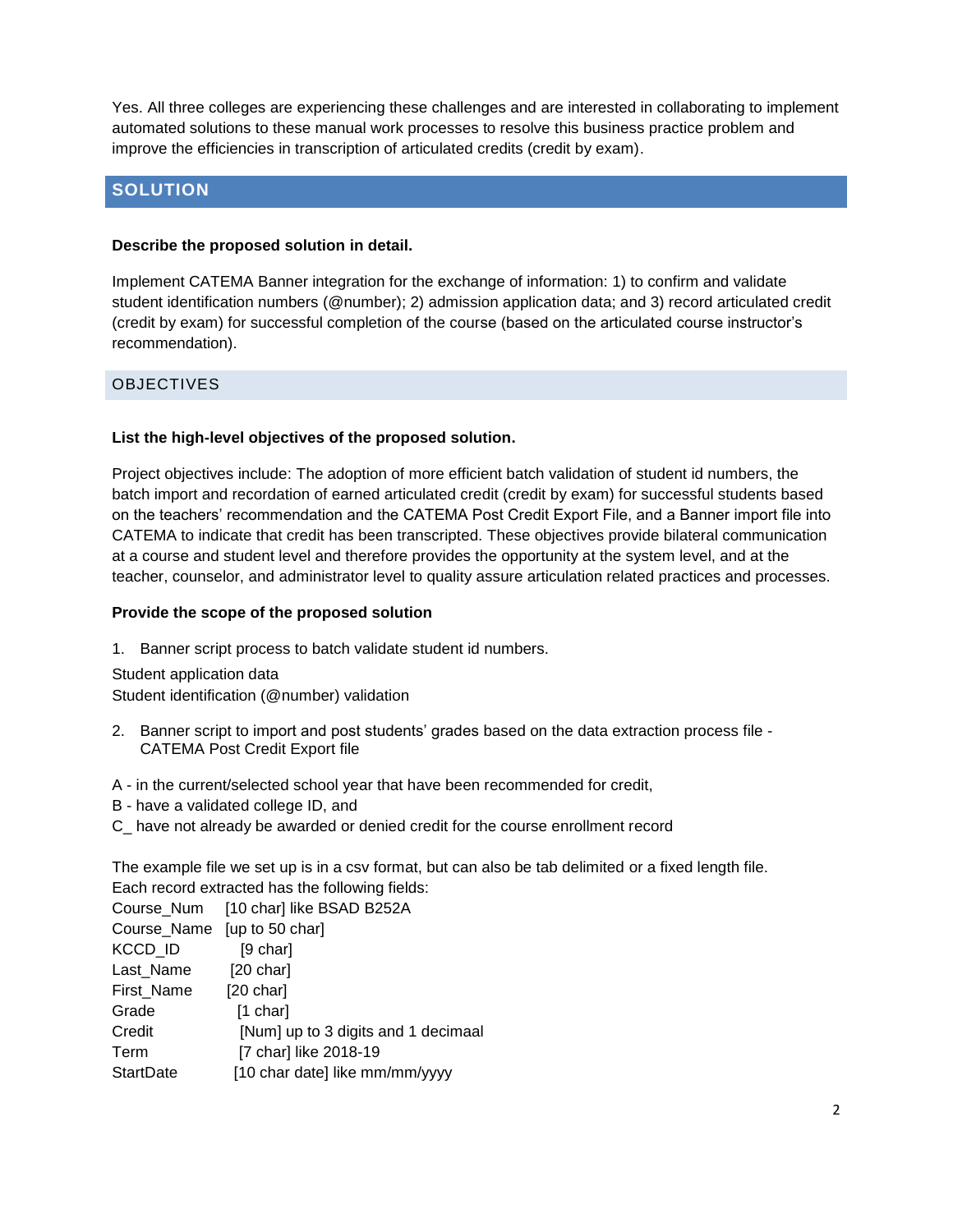EndDate [10 char date] like mm/mm/yyyy Catema\_SID [int 12] internal unique student identifier Catema EID [int 11] internal unique enrollment record ------------------------------------

Note that this is just an example. The output can be customized to meet your needs.

3. Banner import into CATEMA Credits transcribed by class and student. (Recommend further discussion with STATCO regarding the structure of this import process)

Statco CATEMA application technical information is attached which details the full automation solution.

*Note: Please be as thorough as possible in what you want implemented (for example, if there are multiple modules in a software/hardware solution, which of those are you hoping to implement?) The scope that is defined in this section will help determine the resource needed for the project and shouldn't be changed once the project is in the queue.*

#### DELIVERABLES

**List the project deliverables. A deliverable is a unique and verifiable product, result, or capability to perform a service that must be produced to complete a process, phase, or project.**

Requirements

The adoption of more efficient batch validation of student id numbers,

The batch import and recordation of earned articulated credit (credit by exam) for successful students based on the teachers' recommendation and the CATEMA Post Credit Export File.

A Banner import file into CATEMA to indicate credit transcribed by college, course, and student.

Ongoing Banner SIS system and data updates

#### ESTIMATED COST

**Provide high-level cost information or funding(s) for implementing the proposed solution. Items include Software, hardware, training, ongoing license\maint, purchase price.**

| Description                                               | <b>Estimated Cost</b> |
|-----------------------------------------------------------|-----------------------|
| Unknown.                                                  | Unknown.              |
|                                                           |                       |
|                                                           |                       |
|                                                           |                       |
| Ongoing cost of solution (sponsor will commit to funding) |                       |
| TOTAL ESTIMATED COST OF PROPOSED SOLUTION                 | Unknown.              |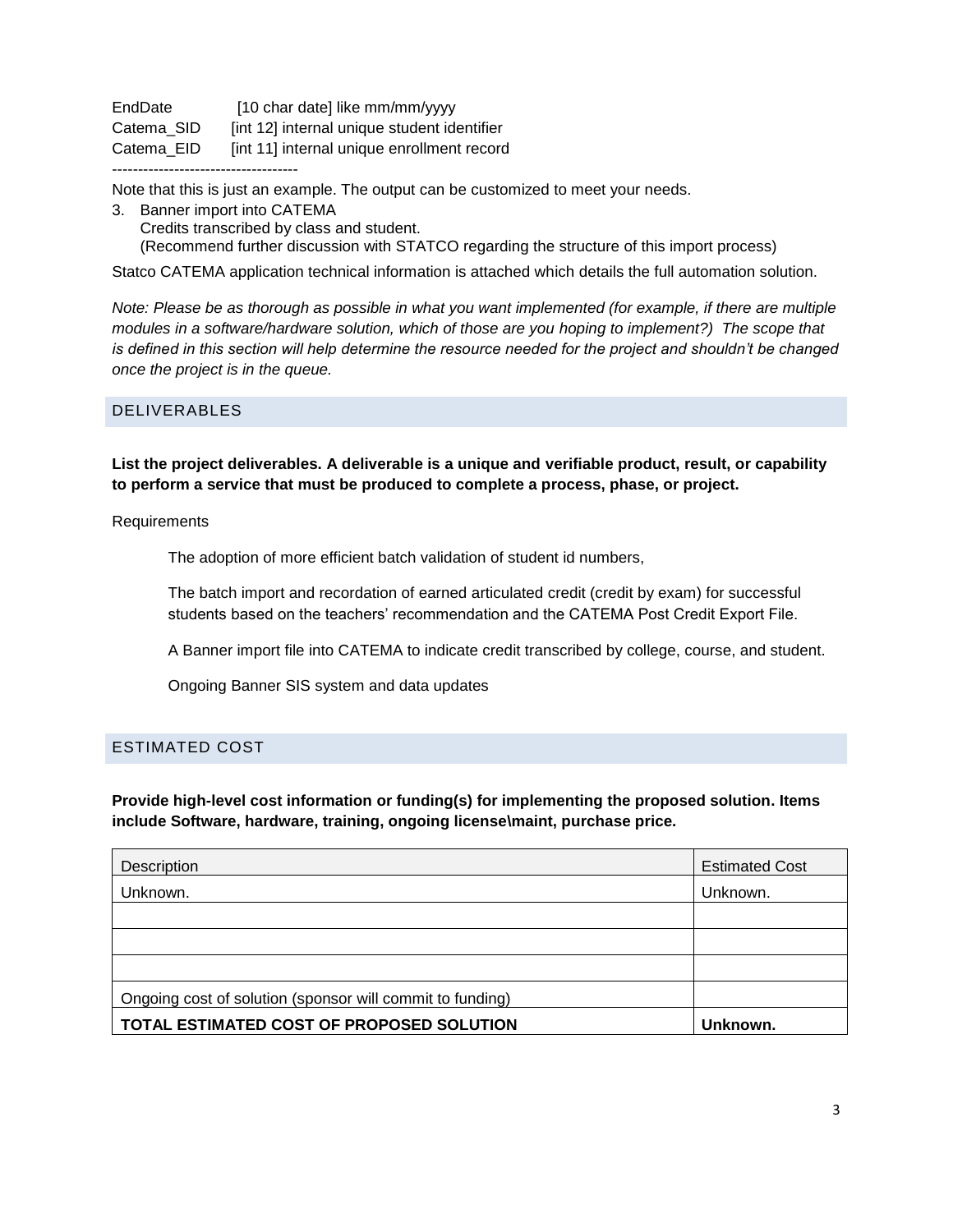## **AUTHORIZATION – SECTION 1**

Date: **Date: Date: Date: Date: Date: Date: Date: Date: Date: Date: Date: Date: Date: Date: Date: Date: Date: Date: Date: Date: Date: Date: Date: Date: Date: Date: Date:**

### **COLLEGE REVIEW AND APPROVAL – SECTION 2**

*Note: This section to be completed by the campus IT Director, or in the case of the district office, a district office IT Director.*

Provide high-level, summary information about the project and why it is needed. This section is submitted to the college's technology committee and approved locally before submission to the district wide committee.

If it is determined it can be done locally no further submission into the district wide process is required and the college will proceed as needed.

The following are areas that need to be reviewed and verified prior to further submission into the process. Several of these sections will help indicate if District Office resources are needed.

 $\Box$  SSO (Single Sign-on) – Will staff need to have access to the system (internal\external to the district).

☐Data integration- What other systems will this solutions' data need to access - both internal\external to the district.

 $\Box$ New application – Is this a new application in the district

 $\Box$ Security – Data\access security analysis

 $\Box$ Legal – Contracting language, FERPA, HIPPA, etc.

 $\Box$ Accessibility – ADA, 508 compliance

#### ESTIMATED TOTAL COST OF OWNERSHIP

This section will share how this product will be supported for the duration of the life cycle until it is discontinued. Key parts will include:

 $\Box$ Ongoing funding source – This is GUI, RP, grant, etc.